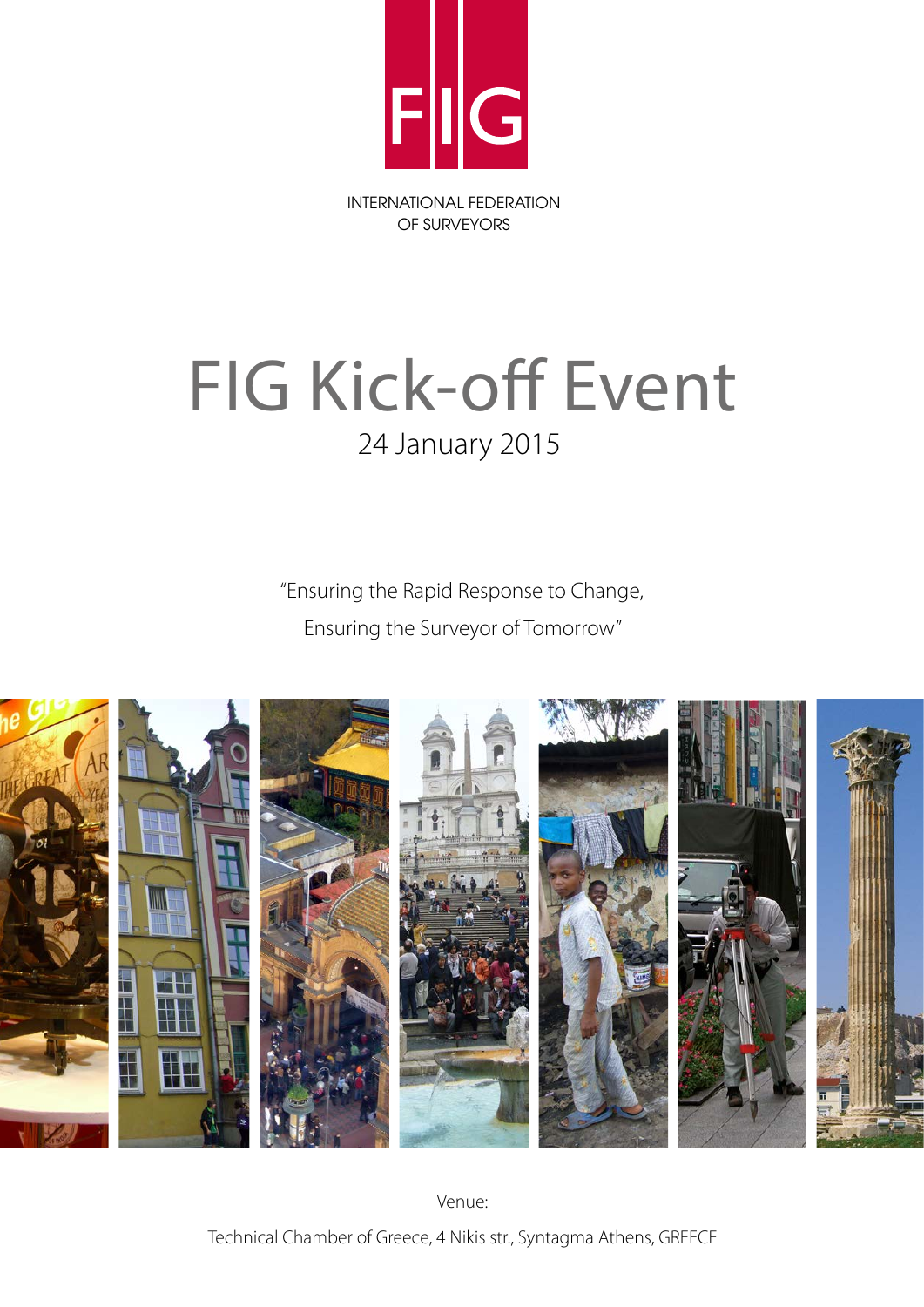## SATURDAY 24 JANUARY 2015

| <b>MORNING SESSIONS</b> |  |
|-------------------------|--|
|-------------------------|--|

| 09:00-10:30                                        | Chair: Robin McLaren, Director, Know Edge Ltd, RICS                                                                                                                                                                                                                                    |
|----------------------------------------------------|----------------------------------------------------------------------------------------------------------------------------------------------------------------------------------------------------------------------------------------------------------------------------------------|
| Welcome<br><b>Address by</b><br><b>Greek Hosts</b> | <b>Christos Spirtzis, President of TCG</b>                                                                                                                                                                                                                                             |
|                                                    | <b>Chronis Akritidis General Secretary of TCG</b>                                                                                                                                                                                                                                      |
|                                                    | <b>Giannis Machikas President of HARSE</b>                                                                                                                                                                                                                                             |
|                                                    | Socrates Alexiadis, General Secretary of the Ministry of Environment, Energy and<br>Climate Change                                                                                                                                                                                     |
|                                                    | Prof. Angelos Siolas, Deputy Rector of National Technical University of Athens (NTUA)                                                                                                                                                                                                  |
|                                                    | Gikas Manalis, CEO, Attica Bank (Gold sponsor)                                                                                                                                                                                                                                         |
|                                                    | Prof. Marinos Kavouras, Dean of the School of Rural and Surveying Engineers, NTUA                                                                                                                                                                                                      |
|                                                    | Dimitris Andritsos, MSc MRICS, Chief Executive Officer, Eurobank Property Services SA<br>(Gold sponsor)                                                                                                                                                                                |
| <b>Looking Ahead</b>                               | Prof. Chryssy A. Potsiou, Associate Professor, School of Rural and Surveying<br>Engineering, NTUA, FIG President<br>Ensuring the Rapid Response to Change, Ensuring the Surveyor of Tomorrow                                                                                           |
|                                                    | Dr. Vanessa Lawrence, CB, Co-Chair of the United Nations Committee of Experts of<br>Global Geospatial Information Management (UN-GGIM), formerly Director General and<br>Chief Executive of Ordnance Survey (Skype presentation)<br>The Importance of Surveying: Looking to the Future |
| 10:30-11:00                                        | Coffee Break                                                                                                                                                                                                                                                                           |
| 11:00-13:00                                        | Chair: Robin McLaren, Director, Know Edge Ltd, RICS                                                                                                                                                                                                                                    |
| <b>Economic</b><br><b>Developments</b>             | Prof. Nicolas P. Retsinas, Harvard Business School Boston<br>Opening Doors to Private Investment                                                                                                                                                                                       |
|                                                    | Discussion                                                                                                                                                                                                                                                                             |
| Land<br><b>Management</b><br><b>Developments</b>   | Paul Munro-Faure, Deputy Director of the Climate, Energy and Tenure Division of the<br>Food and Agriculture Organization (FAO)<br>Global FAO Guidelines on Governance of Tenure of Land, Fisheries and Forests                                                                         |
|                                                    | Gavin Adlington, Lead Land Administration Specialist, The World Bank<br>Cadastral Survey in the 21 <sup>st</sup> Century, and why the 19 <sup>th</sup> Century Matters                                                                                                                 |
|                                                    | Discussion                                                                                                                                                                                                                                                                             |
| 13:00-14:20                                        | Light Lunch                                                                                                                                                                                                                                                                            |
| 14:20-14:30                                        | John Kontos, Marathon Data Systems (Silver sponsor)                                                                                                                                                                                                                                    |
|                                                    |                                                                                                                                                                                                                                                                                        |

## **AFTERNOON SESSIONS**

| 14:30-15:30                                 | Chair: Robin McLaren, Director, Know Edge Ltd, RICS                                                                                                                                                                            |
|---------------------------------------------|--------------------------------------------------------------------------------------------------------------------------------------------------------------------------------------------------------------------------------|
| <b>Technological</b><br><b>Developments</b> | Prof. Pengfei Cheng, Director General, National Quality Inspection and Testing Center<br>for Surveying and Mapping Products of China, and FIG Vice President<br>Developing Emergency Mapping, Meeting the Surveyor of Tomorrow |
|                                             | SeeLian Ong, KMN, Property Developer and Consultant, formerly Global President of<br>RICS, Chair of FIG Commission 10<br>Building Information Modeling (BIM) - Global Maturity in Adopting BIM<br><b>Discussion</b>            |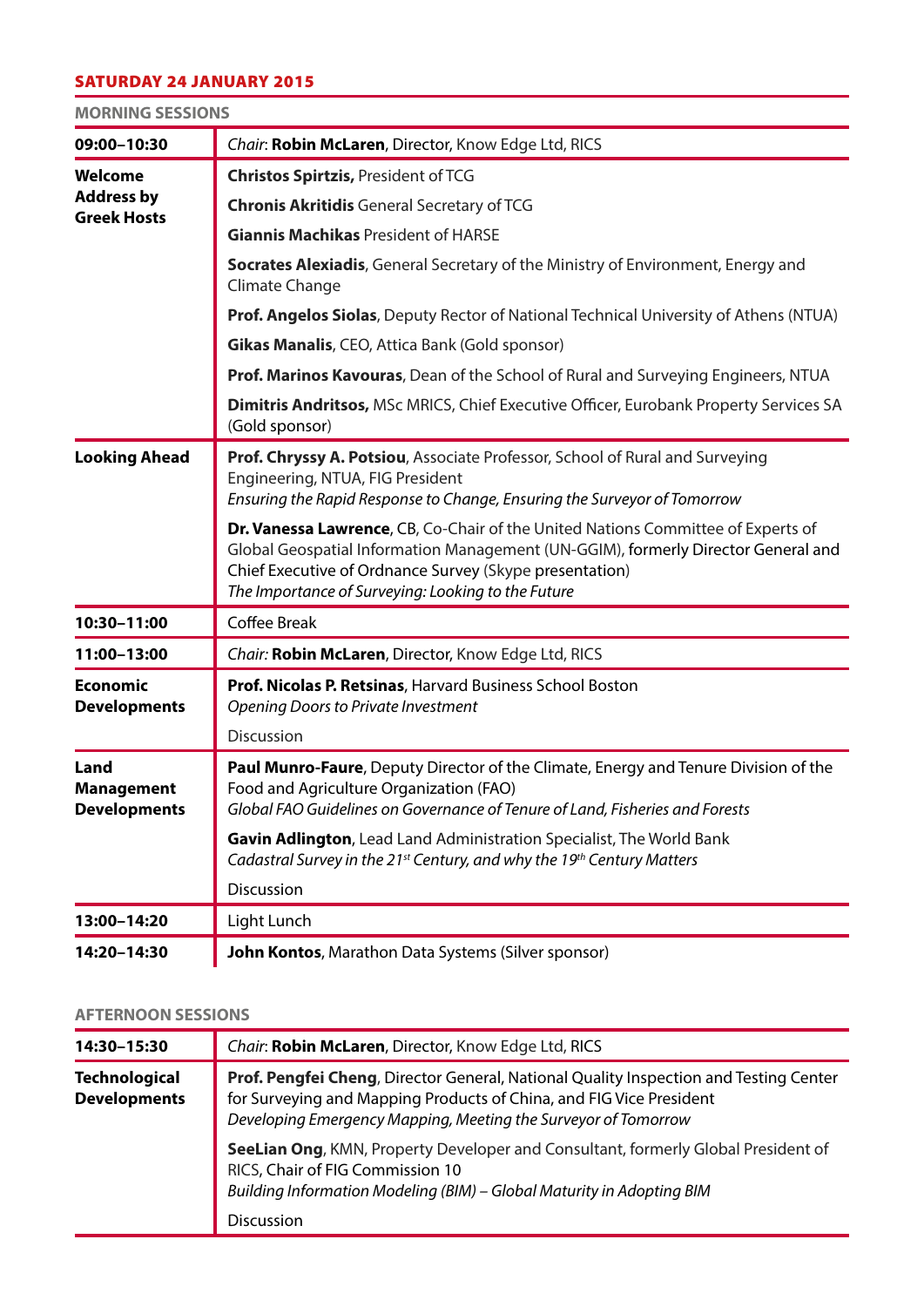| 15:30-15:45                                                            | Coffee Break                                                                                                                                                                                                                                                                                       |
|------------------------------------------------------------------------|----------------------------------------------------------------------------------------------------------------------------------------------------------------------------------------------------------------------------------------------------------------------------------------------------|
| 15:45-17:30                                                            | Chair: Diane Dumashie, RICS, FIG Vice President                                                                                                                                                                                                                                                    |
| <b>Professional and</b><br><b>Institutional</b><br><b>Developments</b> | Kees de Zeeuw, Director, Kadaster International, The Netherlands<br>A New Era: Dynamic Information Management                                                                                                                                                                                      |
|                                                                        | Robin McLaren, Director, Know Edge Ltd<br>Tomorrow's Surveyor Today - Member Associations' Responsibilities                                                                                                                                                                                        |
|                                                                        | Brent A. Jones, PE, PLS, Global Manager, Cadastre/Land Records Esri<br>The Changing Value of Professional Associations                                                                                                                                                                             |
|                                                                        | <b>Malcolm Lelliott, General Secretary of EGoS</b><br>The Private Sector and its Response to Change. Mobility of Professionals within Europe                                                                                                                                                       |
|                                                                        | Artemis Valani, Surveying Engineer, Consultant<br>The Experience of a Greek Young Surveyor                                                                                                                                                                                                         |
|                                                                        | Discussion                                                                                                                                                                                                                                                                                         |
| 17:30-17:45                                                            | Coffee Break                                                                                                                                                                                                                                                                                       |
| 17:45-19:30                                                            | Chair: Diane Dumashie, RICS, FIG Vice President                                                                                                                                                                                                                                                    |
| <b>FIG Response to</b><br>Change                                       | Robert W. Foster, PE, PLS, FIG Honorary President, past ASCM President<br>Looking Back, Looking Ahead                                                                                                                                                                                              |
|                                                                        | CheeHai TEO, Licensed/Chartered Surveyor, Malaysia, Former FIG President<br>FIG: 2011-2014                                                                                                                                                                                                         |
|                                                                        | Prof. Rudolf Staiger, Professor, Dept. of Surveying Engineering and Geoinformatics,<br>University of Applied Sciences Bochum, FIG Vice President<br>ACCO-Achievements and Future Goals                                                                                                             |
|                                                                        | John Hohol, President of FIG Foundation<br>The FIG Foundation - Building a Sustainable Future. Activities and Accomplishments during<br>the Past Four Years                                                                                                                                        |
|                                                                        | Marc Vanderschueren, Director/Surveyor in Charge of the International Relations for<br>the General Administration of Patrimonial Documentation of Belgium<br>Technical and Political Support of FIG and FGF (Federation of French Speaking Surveyors)<br>for the African Associations of Surveyors |
|                                                                        | Prof. Chryssy A. Potsiou, Associate Professor, School of Rural and Surveying<br>Engineering, NTUA, FIG President<br>The FIG Work Plan 2015-2018                                                                                                                                                    |
|                                                                        | Closing of Inauguration Ceremony                                                                                                                                                                                                                                                                   |
| $20:30-$                                                               | FIG Delegates Dinner at ORIZONTES Lycabettus Restaurant (by invitation only)                                                                                                                                                                                                                       |

## **SUNDAY 25 JANUARY 2015**

| 10:00-12:00 | Social Tour: Visit to the new Acropolis Museum.<br>Meeting point in front of the museum at 9:45. |
|-------------|--------------------------------------------------------------------------------------------------|
|             | Goodbye                                                                                          |